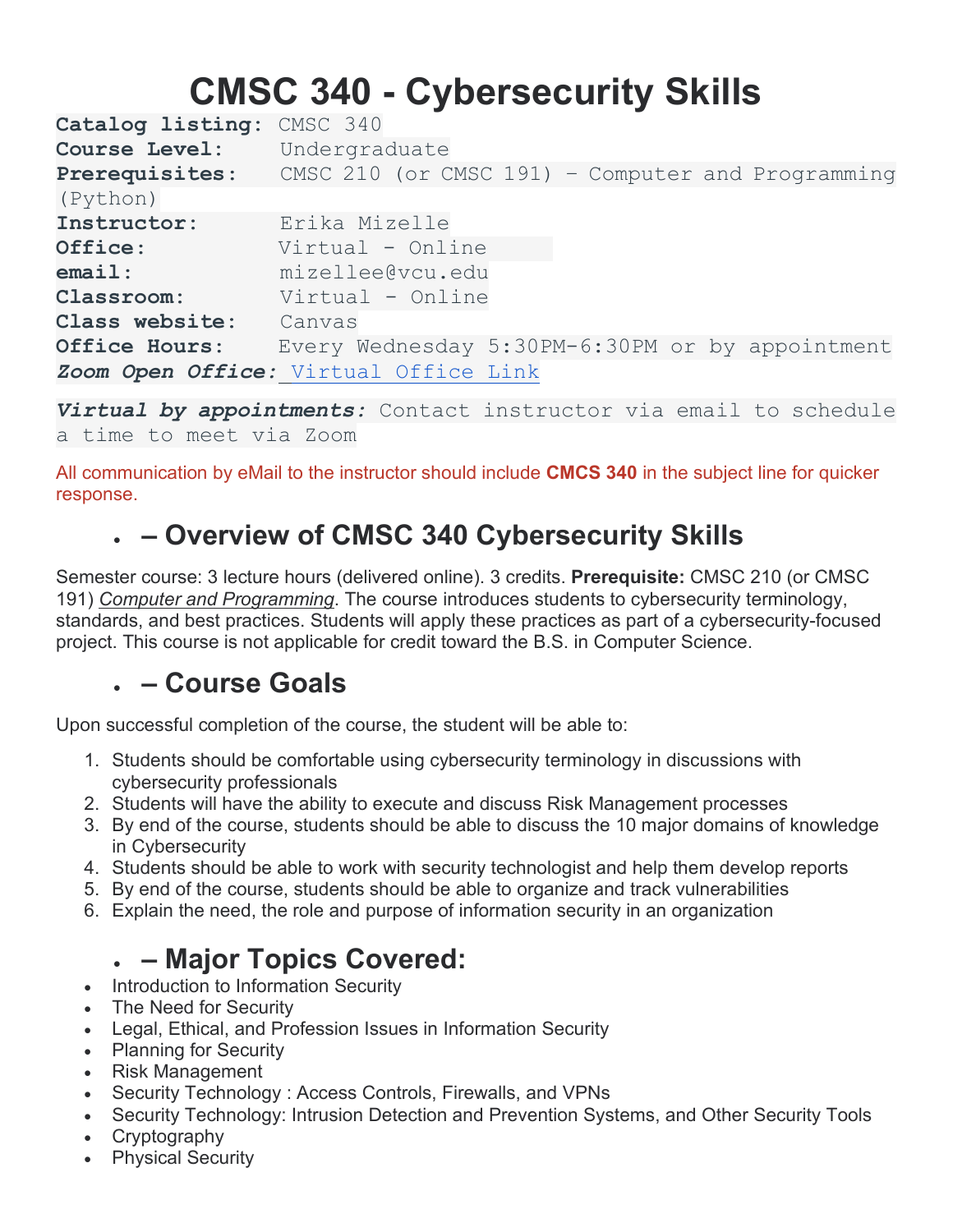- Implementing Information Security
- Security and Personnel
- Information Security Maintenance

# **Required Text:**

**Title:** MindTap Information Security, 1 term (6 months) Instant Access for *Principles of Information Security, 6th Edition* Author: Michael E. Whitman; Herbert J. Mattord **Publisher:** Pearson **Year** 2019 **ISBN-10:** 1-337-28164-6 **ISBN-13:** 978-1-337-28164-5

# • **– Evaluation:**

#### **General Instructions:**

- 1. All assignments must be uploaded to Canvas on or before the due date specified. Only files submitted to Canvas on or before the due date will be considered for grading.
- 2. Requests to re-grade projects must be made within two weeks from the date the project grade is posted in Blackboard, requests after this time will be denied.
- 3. No assignments will be accepted late unless special permission has been given prior to the due date.
- 4. No makeup assessments will be given unless special permission has been given prior to the date of the assessment.
- 5. Requests to adjust scores or re-grade assessments must be made the week in which the assessment is returned, requests after this time will be denied.
- 6. All assignments are to be individual efforts. This does not preclude the discussion of techniques to be used or ideas.
- 7. **Do your own work.**

#### **Grading:**

| <b>Category</b>                        | <b>Weight Percentage</b> |
|----------------------------------------|--------------------------|
| <b>Discussion</b>                      | 25                       |
| <b>Cybersecurity Skills Activities</b> | 25                       |
| Quizzes                                | 50                       |

#### **Grading scheme:**

A:  $>= 90\%$ 

B:  $> = 80\%$  and  $< 90\%$ 

 $C: \ \geq 70\%$  and  $\leq 80\%$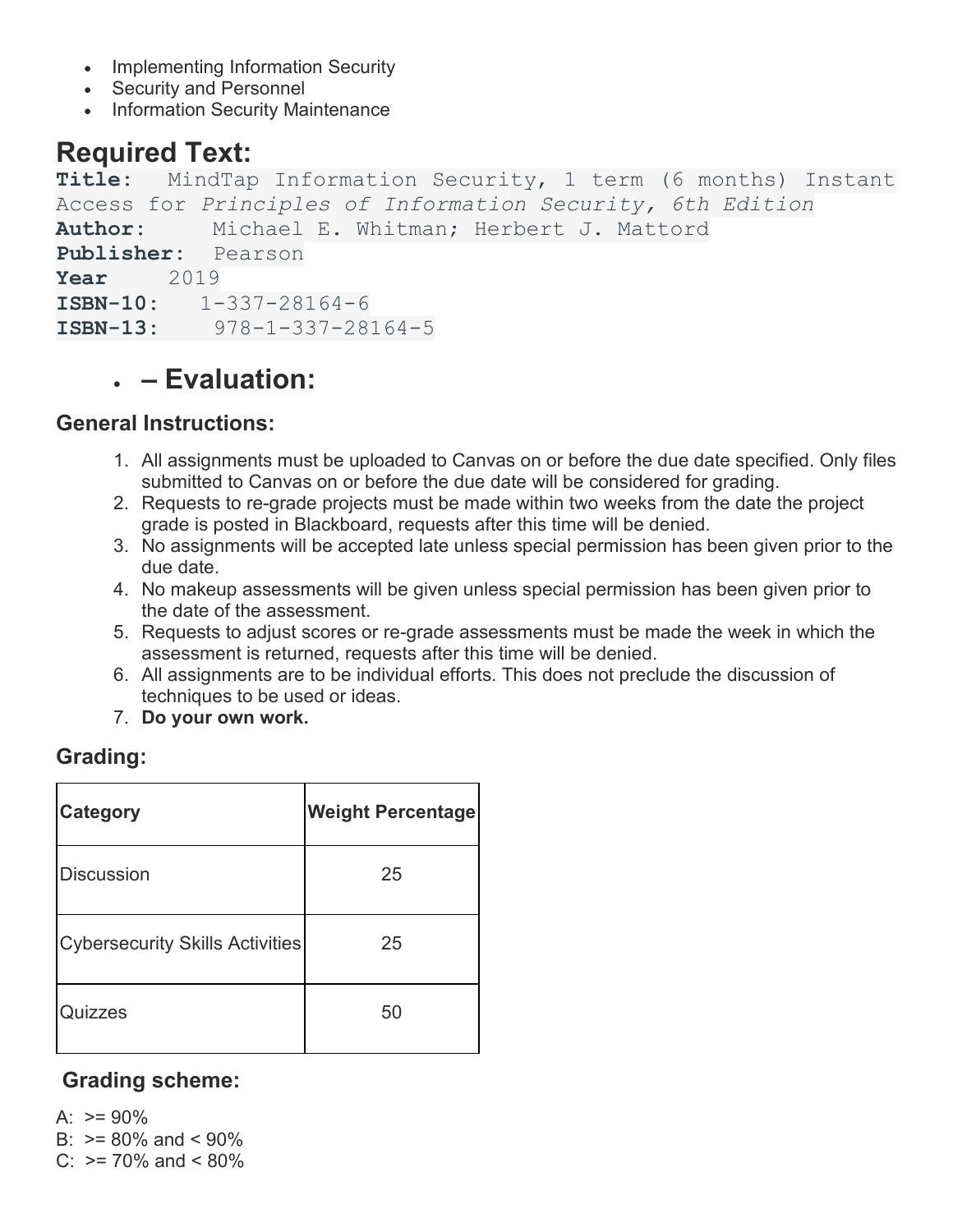D:  $>= 60\%$  and  $< 70\%$  $F' < 60\%$ 

#### **Technology Requirements**

- Participants need access to a personal computer (Mac or Windows) and the Internet for major amounts of time for this course.
- Browser that is compatible with Canvas. To see if your browser is compatible with Canvas, visit the Canvas Browser Checker webpage.
- Your computer will need speakers to hear sound for videos and audio files.
- You will need access to word processing software such as Microsoft Word or Google Docs. Please note that any software that you use must be able to save files as Microsoft files (example \*.doc or \*.docx) or PDF.
- Adobe Acrobat Reader or an equivalent PDF reader.
- A webcam and microphone on your computer. A cell phone camera and microphone may suffice depending on the quality of the cell phone. It is your responsibility to ensure your cell phone and microphone can allow for real time video conferencing and video and audio recording.

#### **Technology Skills Required**

- It is expected that you can use and check your official VCU email address daily.
- You should be able to upload documents to Canvas and submit program files to Gradescope.
- You should be able to use word processing software
- You will be expected to interact with me and your peers using Canvas tools. Instruction for the use of each tool will be given when the tool is introduced.

#### *Please consult external resources for VCU policies regarding academic honesty, students with disabilities, student conduct in the classroom, withdrawal from classes, and others.* Campus emergency information

What to know and do to be prepared for emergencies at VCU:

- Sign up to receive VCU text messaging alerts. Keep your information up-to-date. Within the classroom, the professor will keep his or her phone on to receive any emergency transmissions.
- Know the safe evacuation route from each of your classrooms. Emergency evacuation routes are posted in on-campus classrooms.
- Listen for and follow instructions from VCU or other designated authorities. Within the classroom, follow your professor's instructions.
- Know where to go for additional emergency information.
- Know the emergency phone number for the VCU Police (828-1234).
- Report suspicious activities and objects.
- Keep your permanent address and emergency contact information current in eServices.

#### **Class registration required for attendance**

Students may attend only those classes for which they have registered. Faculty may not add students to class rosters or Canvas. Therefore, if students are attending a class for which they have not registered, they must stop attending.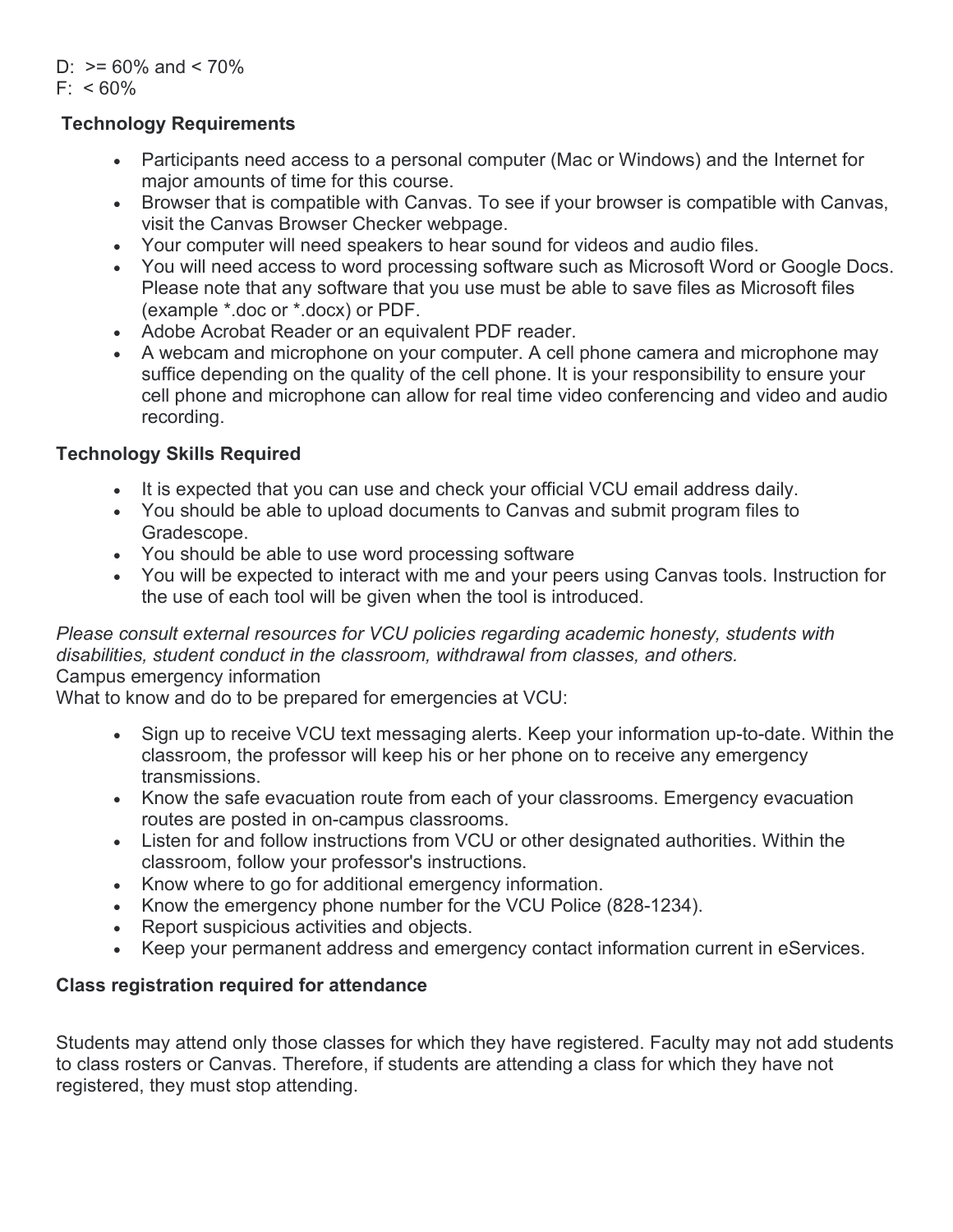#### **Honor System: upholding academic integrity**

The VCU Honor System policy describes the responsibilities of students, faculty and administration in upholding academic integrity, while at the same time respecting the rights of individuals to the due process offered by administrative hearings and appeals. According to this policy, "Members of the academic community are required to conduct themselves in accordance with the highest standards of academic honesty, ethics and integrity at all times." In addition, "To support a commitment to the Honor System, all members of the VCU community are required to:

- Adhere to the Honor System policy and its procedures.
- Report any suspicion or knowledge of possible violations of the Honor System.
- Answer truthfully when called upon to do so regarding Honor System matters.
- Maintain appropriate confidentiality regarding Honor System matters." More information can be found in the VCU policy library.

#### **Managing stress**

Students may experience situations or challenges that can interfere with learning and interpersonal functioning including stress, anxiety, depression, alcohol and/or other drug use, concern for a friend or family member, loss, sleep difficulties, feeling hopeless or relationship problems. There are numerous campus resources available to students including University Counseling Services (804- 828-6200 MPC Campus, 804-828-3964 MCV Campus), University Student Health Services (MPC 804 828-8828, MCV Campus 804 828-9220) and the Wellness Resource Center (804-828-9355). 24 hour emergency mental health support is available by calling 828-1234 and asking to speak to the oncall therapist or utilizing the National Suicide Prevention Lifeline (1-800-784-2433).

#### **Student conduct in the virtual classroom**

According to the Faculty Guide to Student Conduct in Instructional Settings, "The university is a community of learners. Students, as well as faculty, have a responsibility for creating and maintaining an environment that supports effective instruction. In order for faculty members (including graduate teaching assistants) to provide and students to receive effective instruction in classrooms, laboratories, studios, online courses, and other learning areas, the university expects students to conduct themselves in an orderly and cooperative manner." Among other things, cell phones should be turned off while in the classroom. The Student Code of Conduct also prohibits the possession of or carrying of any weapon. For more information see

[http://register.dls.virginia.gov/details.aspx?id=3436.](http://register.dls.virginia.gov/details.aspx?id=3436)

#### **Student email policy**

Email is considered an official method for communication at VCU because it delivers information in a convenient, timely, cost-effective, and environmentally aware manner. Students are expected to check their official VCU email on a frequent and consistent basis in order to remain informed of university-related communications. The university recommends checking email daily. Students are responsible for the consequences of not reading, in a timely fashion, university-related communications sent to their official VCU student email account. This policy ensures that all students have access to this important form of communication. It ensures students can be reached through a standardized channel by faculty and other staff of the university as needed. Mail sent to the VCU email address may include notification of university-related actions, including disciplinary action. Please read the policy in its entirety at the VCU Policy Library.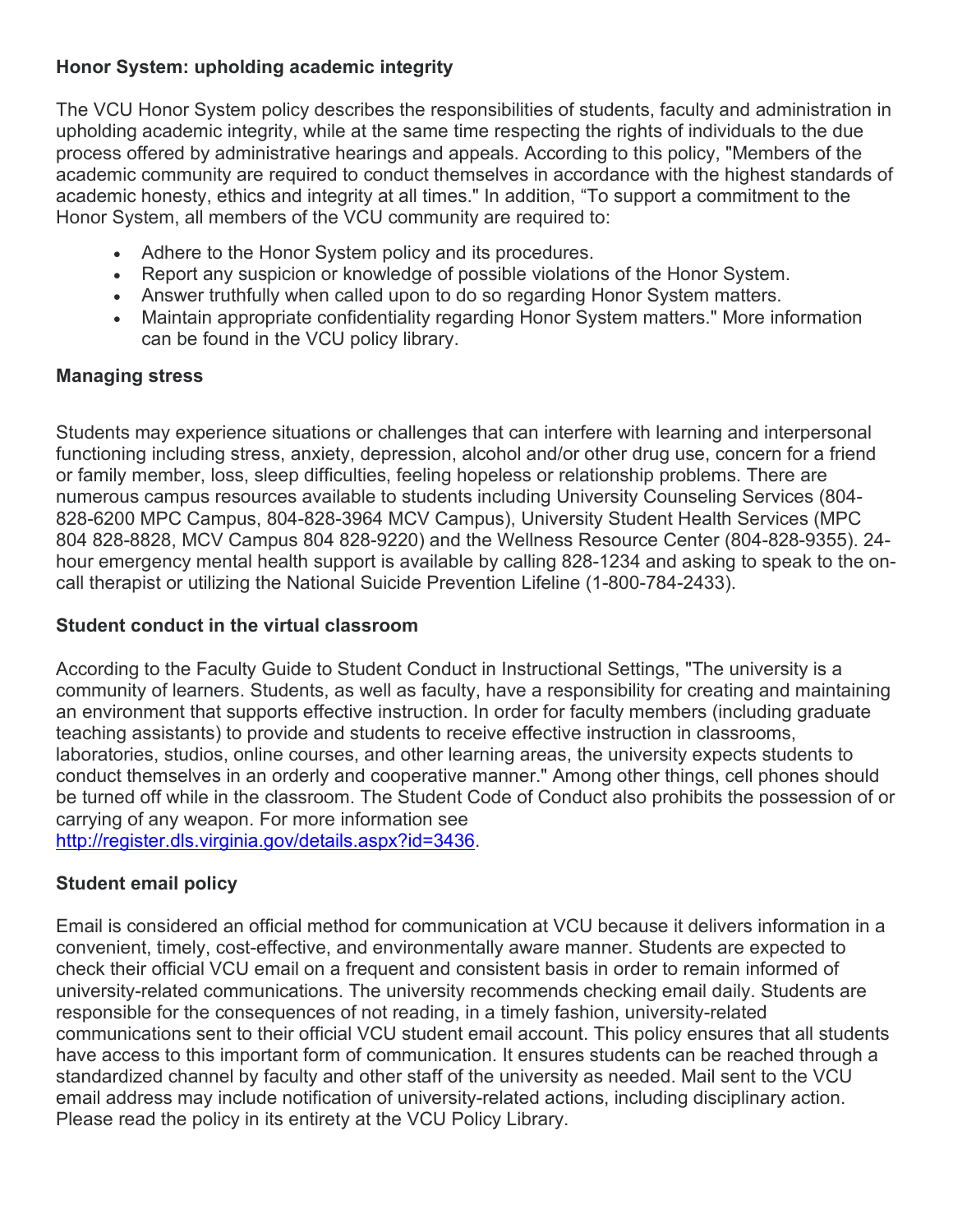#### **Student responsibilities**

(source: One VCU: Responsible Together available at: https://together.vcu.edu/students/ ) When we return, things will look and feel different as we take necessary steps to protect the wellbeing of our community. Here is what is expected of you:

- Monitor your health daily. Testing will occur according to protocols.
- Wear a face covering or mask in common areas, including class.
- Apply physical distance guidelines to all settings.
- Clean and disinfect personal and shared spaces before and after use.
- Cleaning supplies will be available in numerous locations.
- Report symptoms associated with COVID-19 to VCU Student Health
- A call center hotline will be available later in the summer.
- Not sharing is caring during this unique pandemic. Please do not share
- calculators, tools, lab supplies, etc.

Following rules regarding face coverings or masks, cleaning and disinfecting, and physical distancing is required. Students will receive reminders for daily health monitoring. Staff in the Dean of Students office will be notified after incidents of non-compliance. Refusal to comply with rules can include progressive disciplinary action up to and including suspension, based on the VCU Student Code of Conduct.

#### **Requesting accommodations**

The university recognizes that some students who previously did not need Section 504 Academic Accommodations, and who have a qualifying condition or disability, may need support or assistance during the return to campus process. A modified approach for the temporary and more permanent need for accommodation has been developed and implemented to provide students with full access to programs and activities related to their academic majors. Because every case is different, student requests are evaluated on a case-by-case basis. Please share your need for an accommodation with the Student Accessibility and Education Office, or for MCV Campus students, the Division for Academic Success , after you have worked directly with your faculty member.

#### **Health and Wellbeing**

Navigating the anticipated stressors of daily life can often be challenging enough. When unexpected stressors emerge or when we are faced with uncertainty, it can be tough to know how to cope. Try out some of these tips and resources for health and wellness to see if they are a right fit for you. Symptoms or Diagnosis: If an on-campus student identifies symptoms, has tested positive for COVID-19 or has come into contact with someone diagnosed with COVID-19, that student should contact University Student Health Services. At that point, isolation should begin, and contact tracing will be performed by Student Health Services. Symptoms will be monitored, and the student should refer to a medical provider if symptoms worsen or be released from isolation after 14 days, if symptom-free.

#### **Nondiscrimination policy**

VCU is committed to providing a safe, equitable and inclusive environment for all its employees, patients, and students. Discrimination or discriminatory harassment is not only unlawful, it is harmful to the well-being of our university community. Our university's core values, specifically those related to diversity and inclusion, have withstood many difficult situations and trying times, and they will not falter now.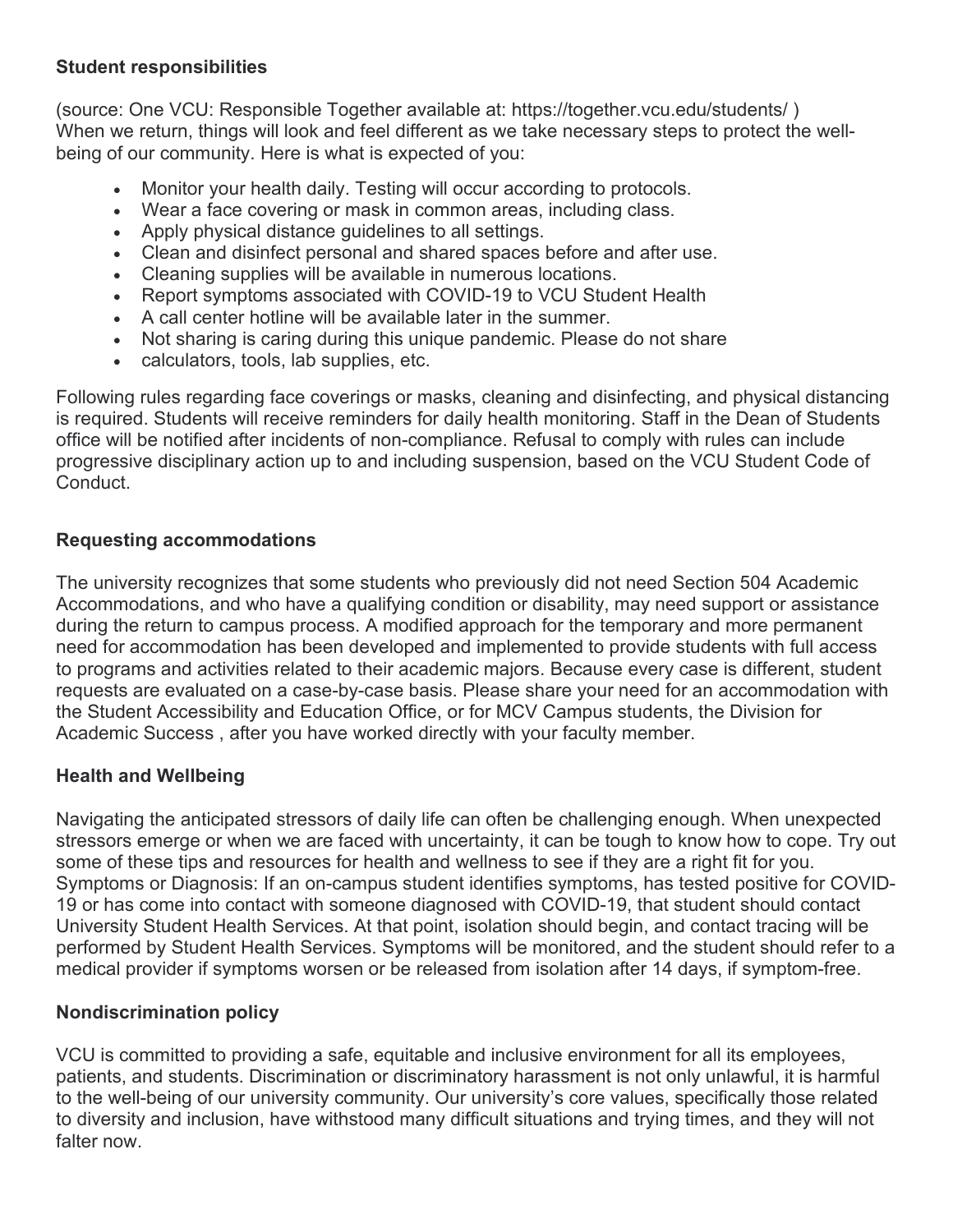Reports of discrimination, bullying, harassment and/or stereotyping of persons of color or those impacted by COVID-19 or otherwise, will not be tolerated. Be assured that VCU will make every effort to address and prevent the occurrence of unlawful discrimination and, if necessary, take prompt and appropriate action to remedy and prevent its reoccurrence. Every member of our community is asked to:

- Become familiar with the university's policies on Preventing and Responding to Discrimination and Duty to Report and Protection from Retaliation in the VCU Policy Library.
- Consult with Equity and Access Services or VCU Human Resources for additional guidance on how to file a report of discrimination.
- Contact the Office of Institutional Equity, Effectiveness and Success (IES) on how to address and maintain a culture of inclusion.
- Encourage individuals who may need an ADA accommodation for a known or newly acquired disability, to contact the ADA/504 Coordinator in ADA Services.
- Bookmark and share information on university or community agencies that offer support or services, such as VCU's Counseling Services or Ombudsperson.
- Explore training and educational opportunities on diversity and inclusion at IExcel Education and through the Office of Institutional Equity, Effectiveness and Success.
- Offer nonjudgmental support and empathy to those affected by current events and this health crisis.

#### **Message from your Instructor**

I am grateful for your presence and input in this online course. I appreciate and welcome you regardless of your immigration status, country of origin and/or citizenship, race, ethnicity, religious affiliation, gender/sex, gender identity, sexual orientation, age, or dis/ability. Thank you for enriching our world, sharing your vital experience, and contributing to the diversity that makes our intellectual community vibrant and evermore creative.

#### **Tips for Success:**

- When taking online and hybrid courses, your self-motivation and self-pacing are absolutely critical. For this course, you should plan to work about 9 hours per course module as we move through the materials. Be sure to plan your time accordingly.
- Make yourself a calendar with all of your due dates across ALL of your courses. Plan for when you will work on each one for completion in advance of the due dates.
- Make sure you note any "online" course that still have a required meeting time (such as a Google Meet or Zoom session).
- Avoid the common assumption that online courses are easier or should be easier. That is a MYTH!!
- Plan Ahead!! Study as you go instead of at the last minute!

#### **Where to post questions**

Questions of general interest should first be posted to the discussion board (only if they have not already been answered) so that other students can benefit from the response or have an opportunity to respond to your question.

Only questions of a private nature should be communicated to me through email. When sending a message to me, please allow a minimum of 24 hours for a response. Most of the time I will respond much faster, but sometimes meetings and other obligations take over my schedule.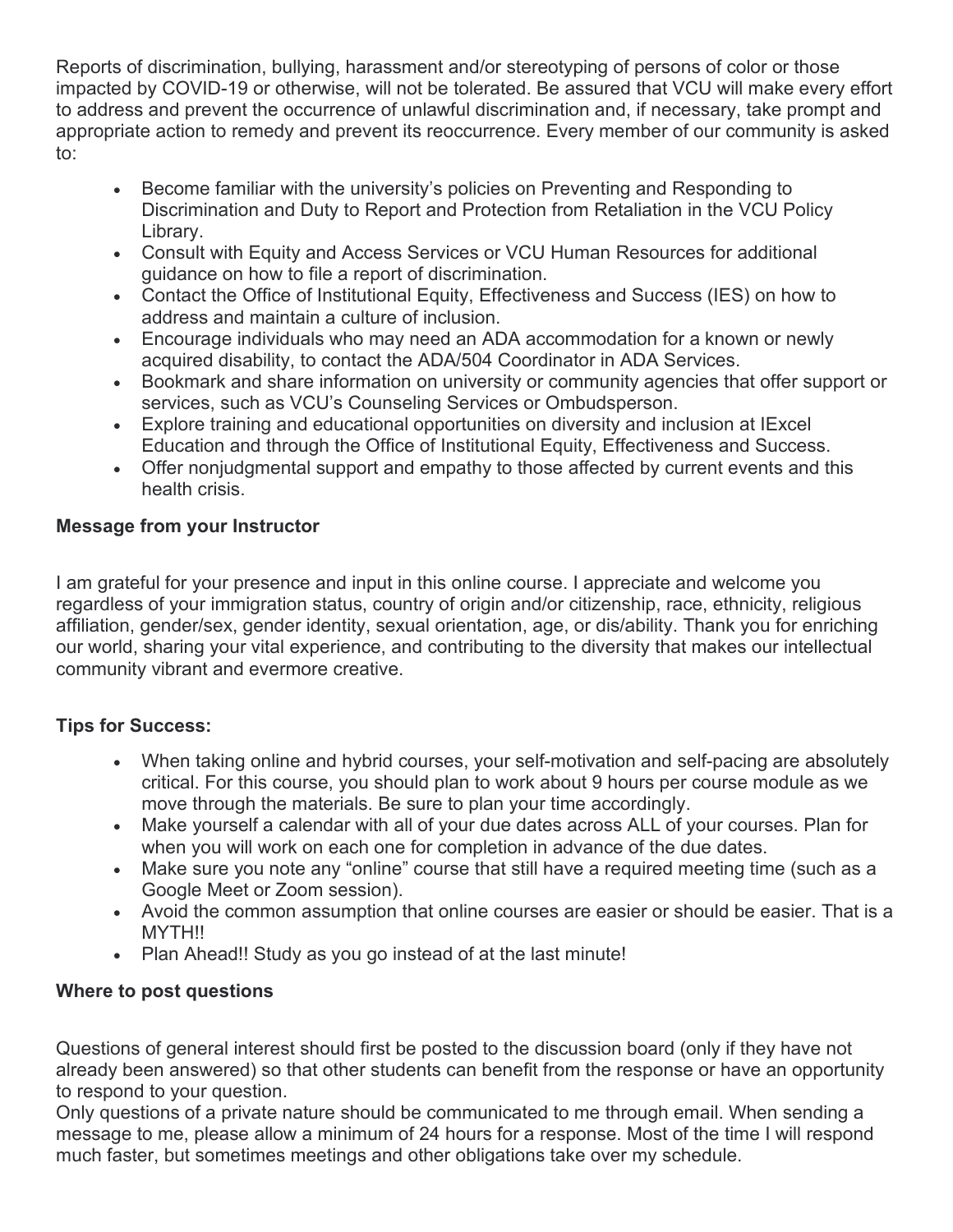#### **Netiquette Guidelines**

Netiquette is a set of rules for behaving properly online. Your instructor and fellow students wish to foster a safe online learning environment. All opinions and experiences, no matter how different or controversial they may be perceived, must be respected in the tolerant spirit of academic discourse. You are encouraged to comment, question, or critique an idea but you are not to attack an individual. Working as a community of learners, we can build a polite and respectful course community. The following netiquette tips will enhance the learning experience for everyone in the course:

- Do not dominate any discussion.
- Give other students the opportunity to join in the discussion.
- Do not use offensive language. Present ideas appropriately.
- Be cautious in using Internet language. For example, do not capitalize all letters since this suggests shouting.
- Popular emoticons such as  $\odot$  can be helpful to convey your tone but do not overdo or overuse them.
- Never make fun of someone's ability to read or write.
- Share tips with other students.
- Keep an "open-mind" and be willing to express even your academically informed opinion.
- Think and edit before you push the "Send" button.
- Do not hesitate to ask for feedback.
- Using humor is acceptable

(adapted from UWSP)

#### **Be Proactive in Communication**

If you find that you have any trouble keeping up with assignments or other aspects of the course, make sure you let your instructor know as early as possible. As you will find, building rapport and effective relationships are key to becoming an effective professional. Make sure that you are proactive in informing your instructor when difficulties arise during the semester so that we can help you find a solution. (adapted from UWSP)

#### **VCU Honor System**

VCU recognizes that honesty, truth, and integrity are values central to its mission to advance knowledge and student success both in the world VCU students will enter, or return to, once they have graduated and in the university community as a microcosm of that world. In a community devoted to learning, a foundation of honor must exist if that community is to thrive with respect and harmony. Therefore, all members of the university community must conduct themselves in accordance with the highest standards of academic honesty, ethics, and integrity at all times.(from https://conduct.students.vcu.edu/vcu-honor-system/ )

#### **Campus emergency information**

What to know and do to be prepared for emergencies at VCU:

- Sign up to receive VCU text messaging alerts. Keep your information up to date. Within the classroom, the professor will keep his or her phone on to receive any emergency
- Know the safe evacuation route from each of your Emergency evacuation routes are posted in on-campus classrooms.
- Listen for and follow instructions from VCU or other designated Within the classroom, follow your professor's instructions.